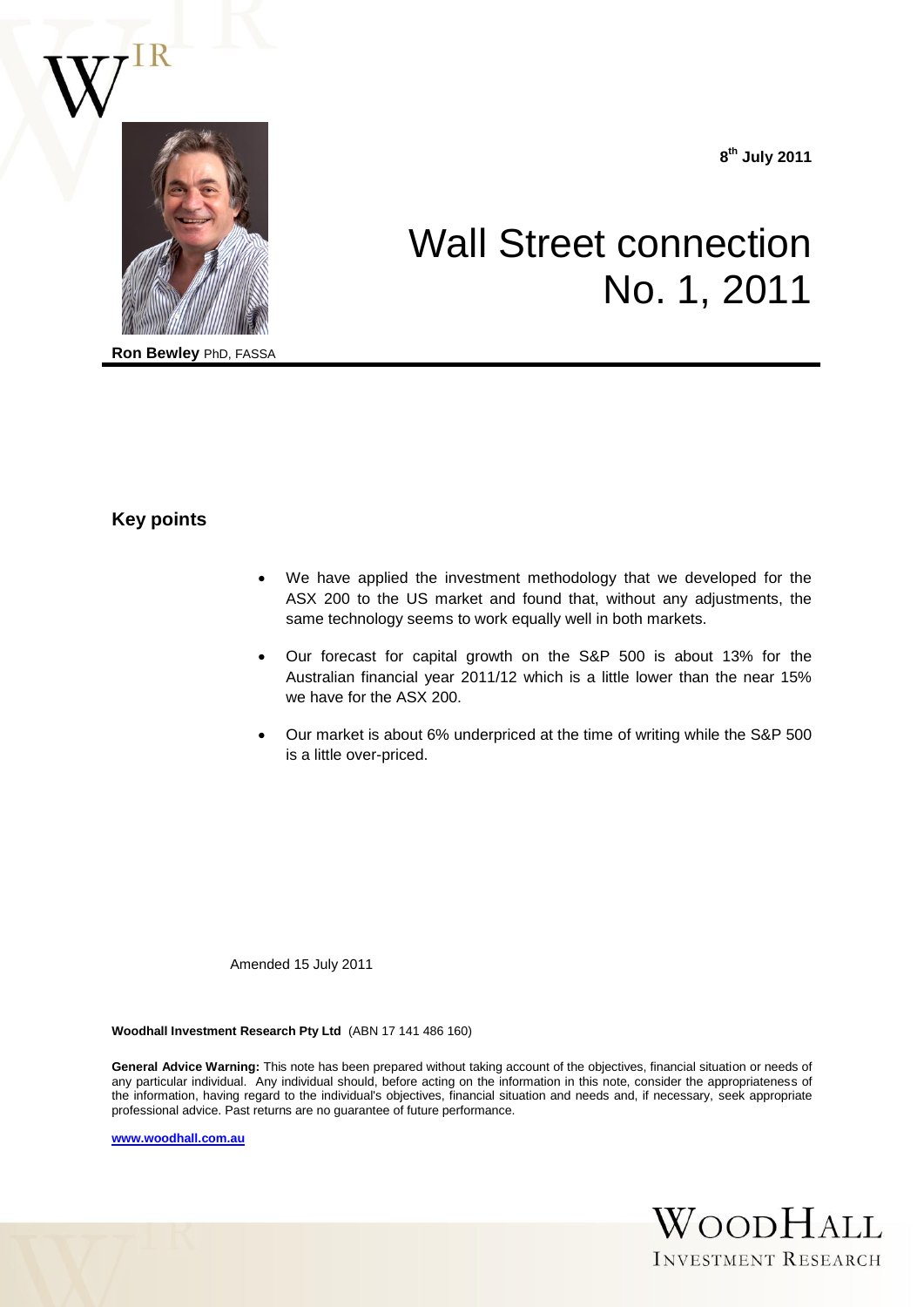### **The experiment**

In this first issue of 'Wall Street connection', I describe how we have transported the IP we developed for the ASX 200 to the S&P 500. The idea of this series of papers is to produce occasional issues when the results of the analysis warrant it.

Most would agree that our market is influenced by movements in the S&P 500 but that the relationship changes over time. Our insights are designed to add colour and substance to this evolving relationship.

Our investment methodology at Woodhall has broker forecasts of dividends and earnings at the centre-piece of our analysis of the ASX 200. We take the Thomson Reuters Datastream consensus forecasts of earnings and dividends and turn these into our own forecasts of total returns (including dividends) and capital gains for the ASX 200 and its 11 major sectors for the next 12 months - which we usually updated each month. We combine these total return forecasts with our highly technical method of forecasting volatility for the same sectors to produce optimised portfolio sector weights.<sup>1</sup> We use these capital gains forecasts with the sector and broader index price series to produce an estimate of under- or over-pricing - which we call exuberance.

In a separate line of inquiry, we developed other measures of volatility - which we refer to as our fear index, disorder index and cross-sectional volatility index. We use these measures to gain additional insights into market behaviour to the extent that we believe the concepts these statistics measure interact with market direction and market-timing opportunities. However, I will focus on returns forecasts and exuberance in this issue.

We have applied this same methodology to the S&P 500 from the same data source. Obviously there are many more companies in the S&P 500 and that should benefit our averaging techniques. The S&P 500 does not appear to disaggregate Financials into Financials-x-REITS and REITS (or Property) as does the ASX 200 and which we use in our Quant Quarterly publication.

There are two fundamental differences between the two markets. First the sector weights are very different across markets and, second, the nature of the companies within the sectors are, in many cases, markedly different. I show the sector weights in Charts 1 and 2. The IT sector is the largest in the S&P 500 and tiny by comparison in the S&P 200. The converse is true for Materials. Financials, including REITS, has more than double the comparable weight in the ASX 200.







Source: Thomson Reuters Datastream Source: Thomson Reuters Datastream

1

**<sup>1</sup>** Yang, M. and R. Bewley (2006), "A hybrid forecasting approach for piece-wise stationary time series ", *Journal of Forecasting*, 25, 513-527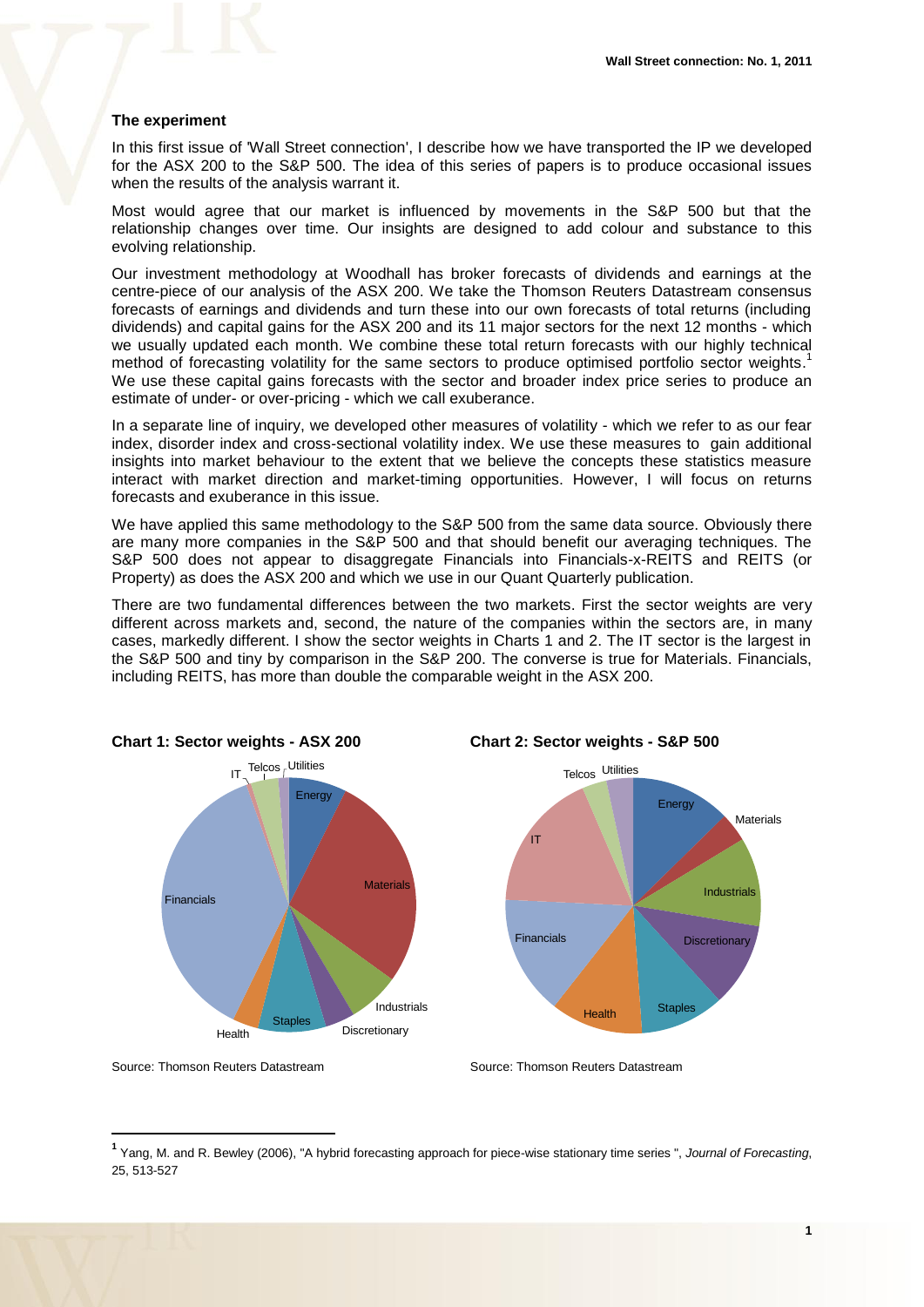Not only are the relative weights different but so are the component companies. Health in the S&P 500 includes many some global pharmaceutical companies but the ASX 200 counterpart is very much dominated by one company, CSL, which is widely known for its blood plasma. IT in the S&P 500 includes major manufacturing companies but the dominant player in the ASX 200, Computershare, is a major share registry company.

## **Returns' forecasts**

I show the forecasts for the S&P 500 and its 10 major sectors in Chart 3 as at 30 June 2011. The expected capital gains for the broader index implies a reading of 1,400 for the end of 2011 (assuming a constant growth rate over the financial year). Just before the year end - when the index was below 1,300, Goldman Sachs (Jim O'Neill) and Barclays (Barry Knapp) reiterated their common forecasts of 1,450 for the year end (Bloomberg TV). Given that these forecasters are highly respected, our interpretation of broker forecasts can be considered reasonably conservative - particularly since one third of that incremental forecast gain was made in the first week of 2011/12. The total return forecast for Financials jumped from 25% to 34% a week after these forecasts were constructed.



Source: Woodhall Investment Research

If I compare these forecasts with those in our Quant Quarterly for the same period, the ASX 200 capital gains' forecast is a little stronger at 14.5%. Given the links between the two markets and our current lag behind their recent gains, I feel that our Australian forecast has gained more credibility from our US comparison.

### **Mispricing**

On a recent appearance on Switzer TV and the July 2011 issue of Professional Planner, I showed that our measure of exuberance for the US showed the same basic characteristic as that for the ASX 200. That is, when over-pricing reached +6%, the market often retreated into a correction - or traded sideways for an extended period. Of course, I do not believe in any exact response to the 'magic 6%' line but it does make me ratchet up my risk management procedures when it gets nudged!

I show an updated version of the US measure (to the close on 7 July 2011) in Chart 4. Our philosophy includes the notion that markets are irrational - at least a little - so that sentiment pushes and pulls the market out of line with fair pricing. Of course no one knows what fair pricing is. The sentiment swings are how the market works out - sadly after the event - approximately where fair pricing was.

Investors bid up - or down - market prices until it becomes 'so obvious' that the market is mispriced, the direction of price discovery reverses. Cheap markets can get cheaper, particularly if the level of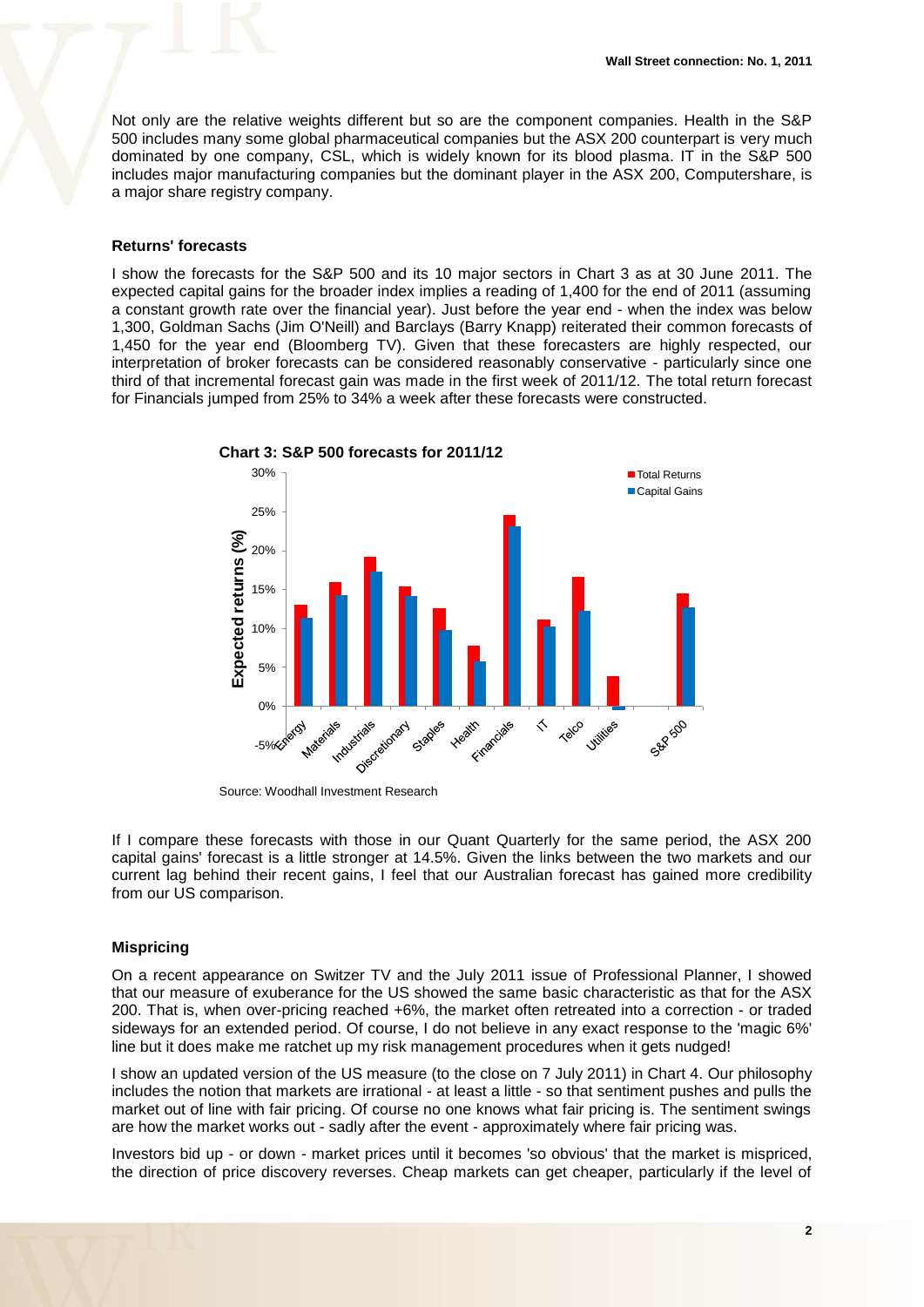fear (using our fear index) is high, and disorder (another of our indexes) is also high. On the flip side, the market rarely seems to get much more than 6% over-priced - but it usually falls more quickly when fear and disorder are high when the correction begins. It so happens that the mid-February correction occurred just after exuberance hit the 6% dotted line. A coincidence? Possibly. Data were not readily available to go back further to best test this hypothesis. Our ASX 200 estimates go back to 2002. However, I have included 10 charts, one for each sector of the S&P 500, at the end of this paper in an Appendix. I find the patterns startling. Perhaps you will too? I now feel confident that the same technology works as well for the S&P 500 and its components as for the ASX 200.

**Chart 4: S&P 500 exuberance to 7 July 2011**



Source: Woodhall Investment Research

What I believe happened in February is that the S&P 500 was over-heated and so corrected - bringing the ASX 200 down with it - even though the latter was not mispriced at the time. Around 30 June 2011, the S&P 500 reversed its under-pricing and is now a 'little warm' being about 2% *over*-priced (as at 7 July 2011). At the same point in time, we estimate that the ASX 200 was more than 6% *under*-priced. The problem for our market is now how it gets back to fair pricing without the S&P 500 again getting hot and correcting. Elsewhere I have expressed my view that catch-up might require a fall in our dollar. We express no view on short-term fluctuations of the dollar.

The same mispricing can be shown in a three-dimensional 'heat map' chart of the S&P 500 - in Chart 5 - use a sequence of dots rather than a line. I use different coloured dots to show different degrees of mispricing. In the big QE 2 (loose monetary policy in the US) run from October 2010 to February 2011 the colours changed - but slowly - because the forecasts at the time were stronger than they are now. The single red dot in February 2011 marks the turning point and 6% over-pricing. Importantly, the US market is now higher - but by only a handful of points - yet the latest dot is only black for 'warm'. Elsewhere I have written that I think of our changes in our colour coding as marking evolving resistance levels.

So for those who choose to read our research, the modification to our philosophy is as follows. We still think of ASX 200 exuberance as a tool that might be used in judging market mispricing. We still think a correction of 6% - 10% is more likely after the magic 6% line is breached - or that there might be sideways movement of the market for an extended period. However, we now add to our armoury that a correction is also possible if our market is not over-priced but the US market breaches its 6% line. Our market could then correct with the US.

Again, using the dashboard analogy to understand how we use our 'dials', consider the following proposition. If you were driving in your car in the city and you found yourself overtaking everyone else and the other drivers were honking their horns and gesticulating at you, would you:

a) keep going at the same speed and wave back?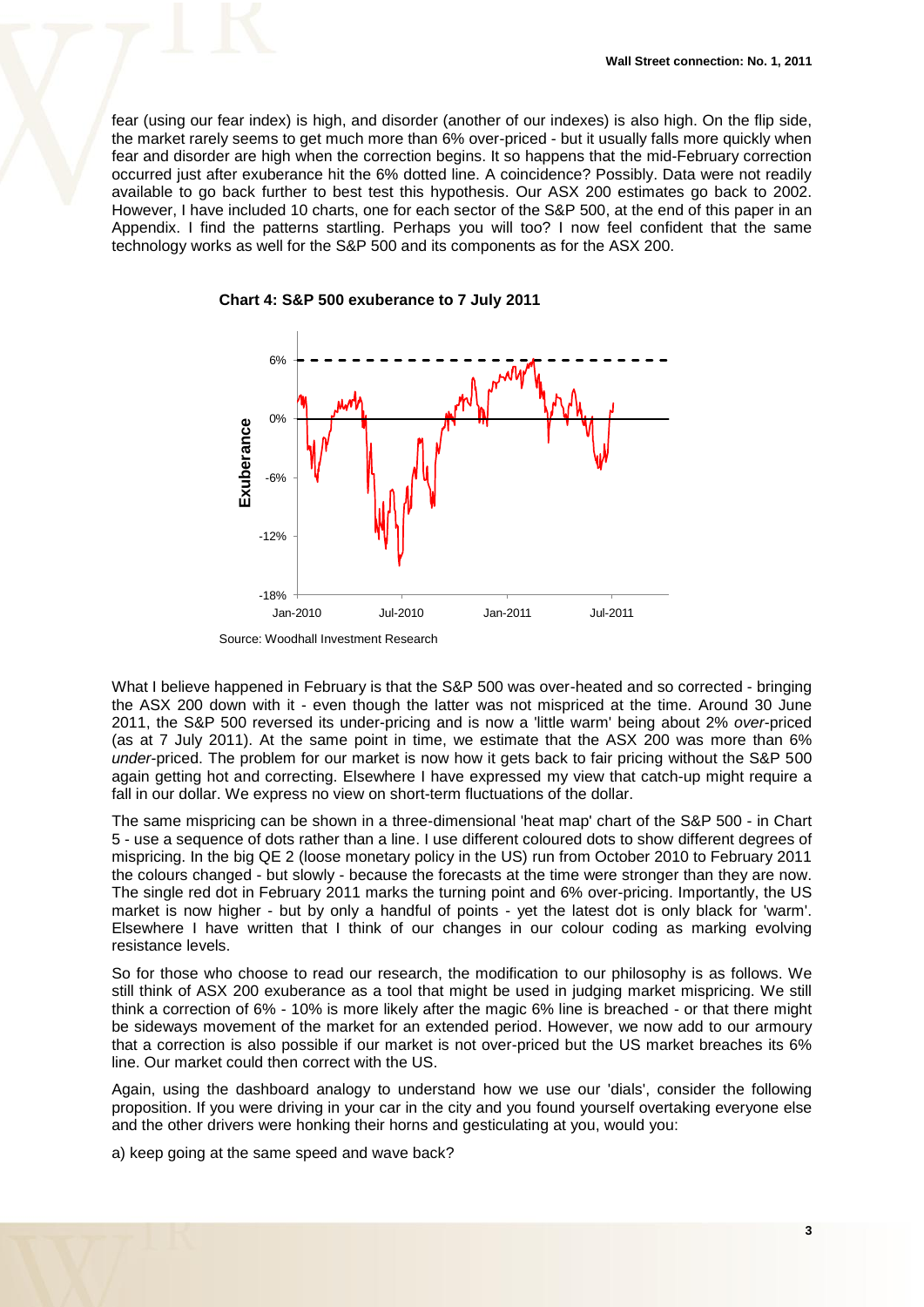b) assume your speedometer was broken and slow down with the traffic or stop and call a road service?

c) assume your speedometer was correct but road conditions had changed - so slow down anyway until you get more information?

Clearly the answer is not a). Answers b) and c) seem like reasonable responses to me. Although we know this situation can happen, we typically do not dismantle our speedometer because sometimes it may not produce the information we need. We keep it and add judgement (and maybe get the speedo fixed). In the same way, we think of exuberance like the speedometer in the question - it needs to be used with a modicum of common sense. It is not a strict trading rule. We have tried to find one but without success. Take, for example, late 2009 on the ASX 200. Exuberance was over 6% for months without a correction - it just traded sideways for about a year. Sometimes markets do not correct they wait for the fair price to catch up with the market level!



### **Take aways:**

The take aways from this analysis for investors constructing and monitoring their own portfolios are:

1) The US market appears to behave similarly to the Australian market so we can transport our methodology and measures to the S&P 500.

2) We expect the S&P 500 price index to grow by about 13% over the Australian financial year 2011/12 but, of course, be subject to volatility and mispricing during and at the end of the year.

3) The S&P 500 was heading to be moderately over-priced at the time of writing.

4) The difficulty with our market is that we measure it to be about 6% under-priced. Therefore, if our market moves up with the US in lockstep, the S&P 500 might get to correct again before the ASX 200 is even fair-priced.

**4**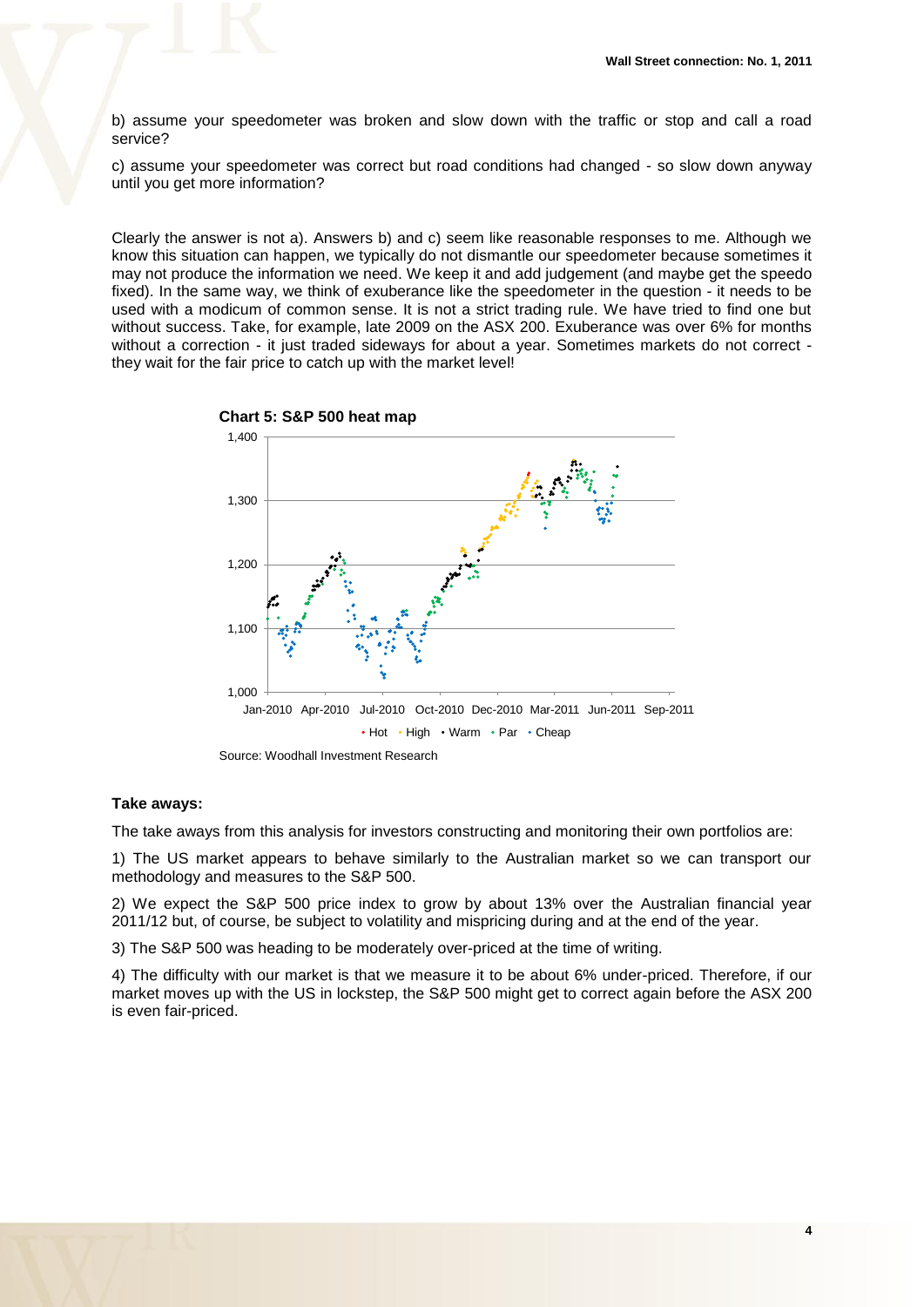# **Appendix: Sector exuberance on the S&P 500.**

In all cases, the charts end on 7 July 2011.





# **Chart A-1: Energy mispricing S&P 500 A-Chart 2: Materials mispricing S&P 500**



-12%

-6%

0%

6%

12%

# **Chart A-3: Industrials mispricing S&P 500 A-Chart 2: Discretionary mispricing S&P 500**







### **Chart A-5: Staples mispricing S&P 500 A-Chart 6: Health mispricing S&P 500**

-18%<br>Jan-2010 **Example 1996**<br> **Jan-2010** Jul-2010 Jul-2010 Jan-2011 Jul-2011<br>
Jul-2010 Jul-2010 Jan-2011 Jul-2011 Source: Woodhall Investment Research Source: Woodhall Investment Research